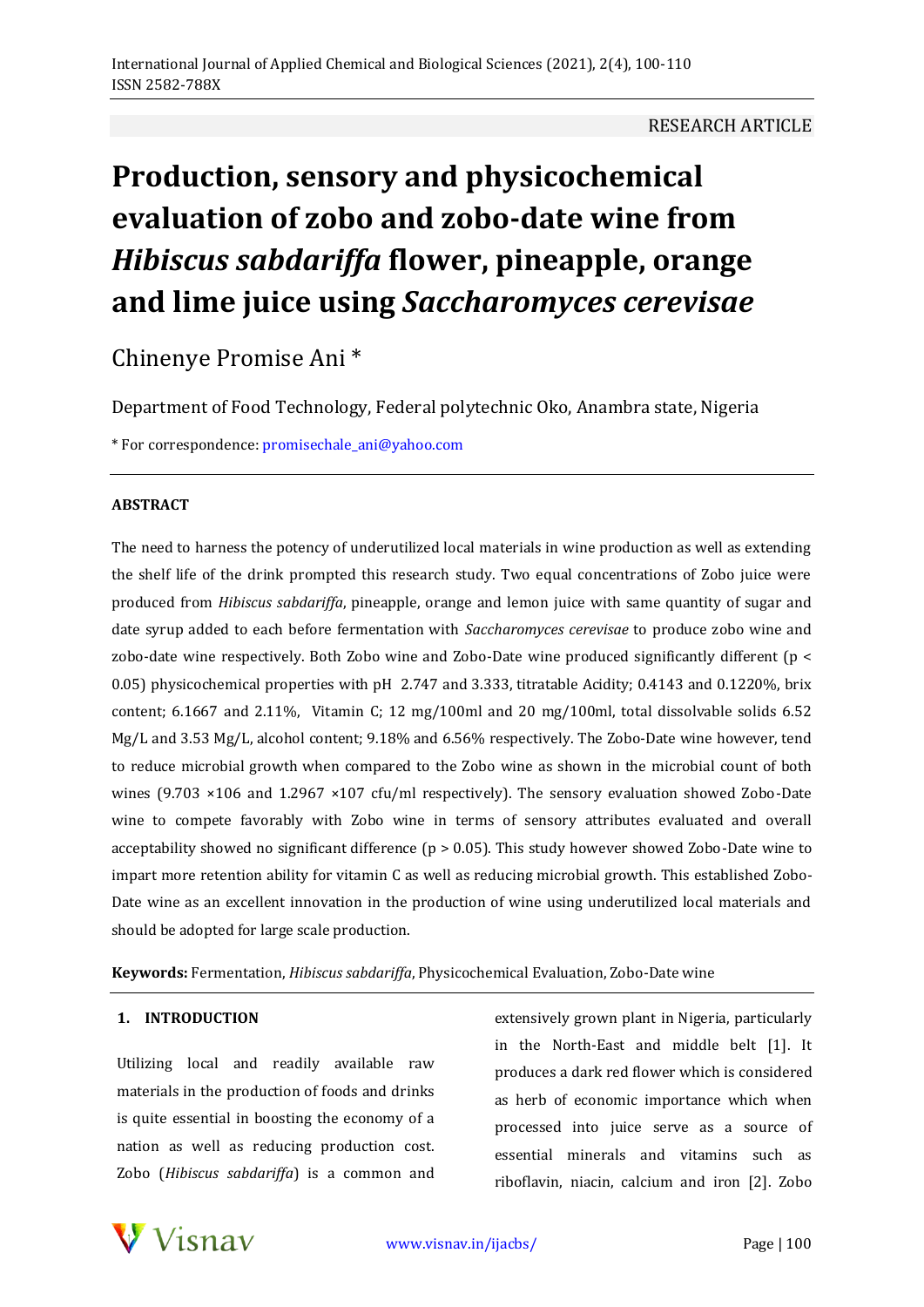drink is traditional refreshment and basically served chilled to consumers [3]. The purple-red juice are bubbled, sieved, sweetened with sugar, and flavoured with pineapple juice, ginger and lemon to give an improved drink. The significant reason for drinking this juice is, its immense potential and being great source of carbohydrate, vitamin C and protein [4]. Despite the inherent qualities embedded in this drink, Zobo drink has not been successfully produced at large commercial scale due to its short shelf life attributable to microbial activity. Microbial invasion is observed in this drink within twenty-four hours of production if not preserved either by refrigeration or controlled fermentation. This results into degradation of the nutrient components which in turn erodes the antioxidant property as well as other health benefits. The short shelf life of this potent nutritious drink aroused interest by researchers on possible ways of preserving this drink by fermentation using probiotic organisms such as *Saccharomyces cerevisae*, *Lactobacillus fermentum* among others to produce red wine that can impart additional nutrient on the drink as well as prolong shelf life.

Nigeria had spent about ₦171.56 million on wine importation. In 2016, Nigeria spent  $\frac{100}{100}$ billion on the importation of champagne (sparkling wine) alone [5]. The temperature restriction of grape to the temperate regions encourages such trend. However, high import duty on importation of wines has stimulated interest in the promotion of Nigerian indigenous drinks such as kunu and zobo even in the Presidential villa [6] and there was decline in the importation of wine by 24% [7].

Although fruit wines are generally produced from mango, pineapple, carrot and orange fruits, they are even prepared with lesser known tropical fruits like pawpaw [8]. These wines are priced lower than the imported white and red wines due to their poor colour. Generally, typical red wines have not been produced from tropical fruits because of their low content of extractable red pigments as red varietal grapes. Efforts have prior been made towards producing red wine by adding synthetic red colourants or dyes but their use and quantities are regulated by law to prevent toxicity in humans [9]. However, a tropical fruit with potential for producing red wines is the Roselle (Red or Indian Sorrel), *Hibiscus sabdariffa Var Sabdariffa*. The red variety of Roselle confers bright red juicy calyces.

Orange (*Citrus sinensis*) cultivation began about 7000 years ago and was believed to have originated from Southeast Asia, India and China. It was brought to Italy, Spain and Portugal in the fifteenth century. Prior to that, bitter oranges were cultivated for medicinal purposes. The introduction of sweet oranges in Europe has since encouraged worldwide commercial production and this was a turning point in the history of orange fruit.

Orange fruits are the most popular for consumers throughout the world due to their pleasant flavors and nutritional value. The fruit is commonly peeled and eaten fresh, or squeezed for its juice. The pulps, which are rich in soluble sugars, significant amounts of

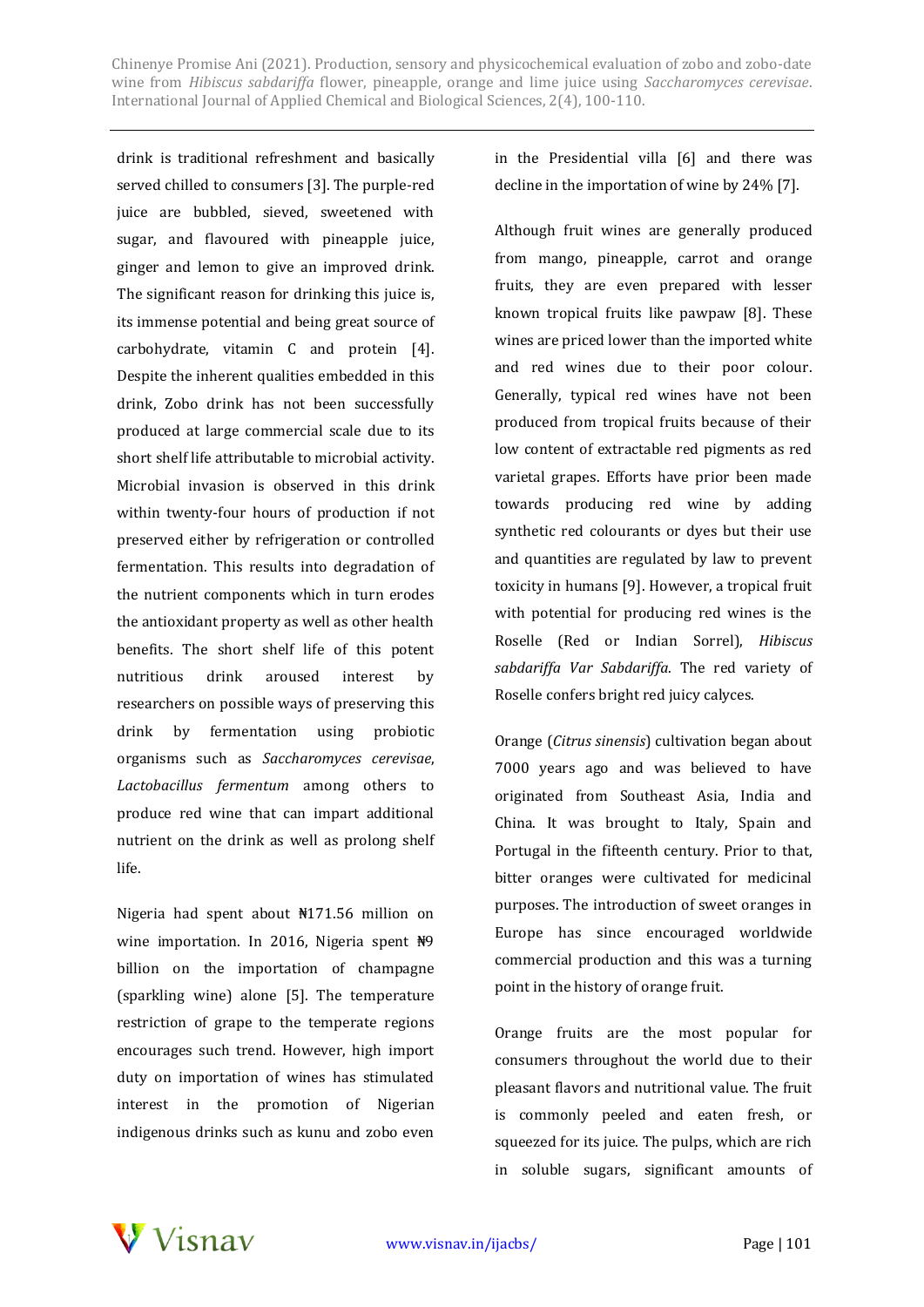vitamin C, pectin, fiber, natural antioxidants source and different organic acids, are mainly processed into juice.

Fruits and vegetables contain different components such as phytonutrients (including vitamins C and E, carotenoids, flavonoids) and phenolic components that significantly contribute to their antioxidant capacity. Oranges are eaten to allay fever and catarrh, the roasted pulp is prepared as a poultice for skin diseases while the fresh peel is rubbed on acne. An infusion of the immature fruit when taken relieves stomach and intestinal complaints. The flowers are employed medicinally by the Chinese people living in Malaya while Italy and France employ orange flower water (which is bitter and considered antispasmodic and sedative) as cologne. A decoction of the dried leaves and flowers is given in Italy as an antispasmodic, cardiac sedative, antiemetic, digestive and remedy for flatulence. The inner bark, macerated and infused in wine, is taken as a tonic and carminative.

Lime and lemon belong to the acid citrus fruit group. This group is characterized by an elliptical to round shaped fruit with high citric acid content. Limes differed from other fruits in the citrus family as they have both acid and sweet varieties. All citrus fruits have nearly the same structure; however, the elements that comprise these structures vary according to species and variety [10]. The external part of the rind consists of several morphologically different tissues called flavedo because of the presence of flavonoid compounds [11]. There are many juice vesicles within the carpels [12]. The number of carpels vary, with acid lime fruit

# normally containing around 8–11 segments [10].

Pineapple (*Ananas comosus*) fruit is mostly grown in countries which are situated in the tropical and sub-tropical regions. It is native to Central and South America. Nowadays, it is in several countries where the weather conditions are favorable. Pineapple belongs to the Bromeliaceous family and grows on the ground. Pineapple is considered the third most important tropical fruit produced in the world, after the banana and citric fruits. Total pineapple production worldwide is around 16 to 18 million tons [13] with Thailand, Brazil, India, Phillipines and China contributing to the total production. Pineapple is an important food which can be eaten fresh or in a processed form. It contains nutrients which are good for human health. Pineapple is composed mainly of water, carbohydrates, sugars, vitamins A and C and betacarotene and low amounts of protein, fat, ash and crude fibre. Pineapples contain antioxidants such as flavonoids, vitamin A and C. These antioxidants reduce the oxidative damage such as that caused by free radicals and chelating metals. It also has the enzyme complex protease (bromelain). Bromelain contains peroxidase, acid phosphate, several protease inhibitors and organically bound calcium [14]. Although most of the commercial pineapple produced worldwide is canned prior to consumption, the fresh fruit market is increasing.

Date Palm (*Phoenix dactylifera* L.) is known as the date palm [15]. The *Phoenix dactylifera* L. is a monocotyledonous woody perennial belonging to the Arecaceae family, which

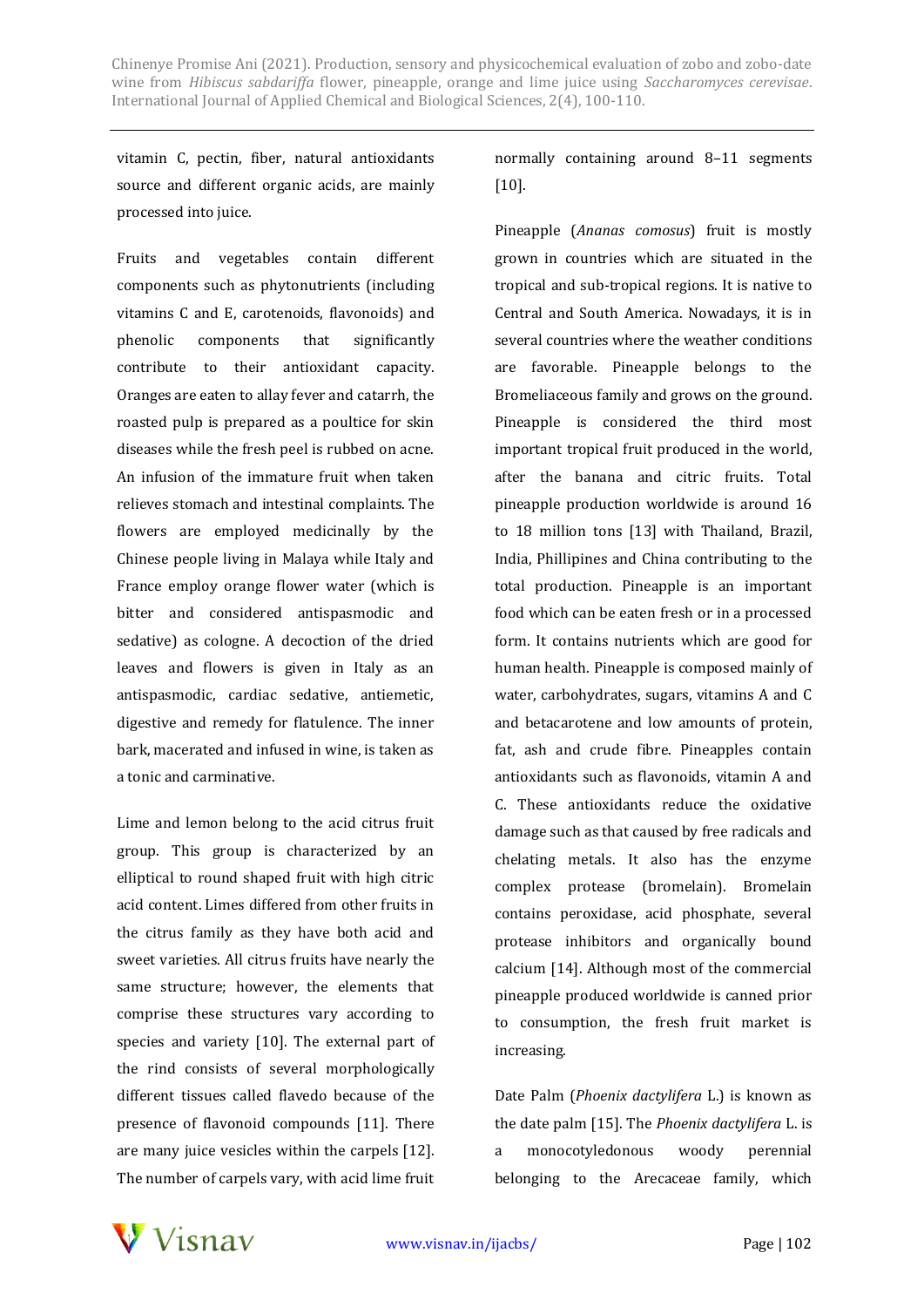comprises 3000 species and 200 genera [16]. Baliga *et al*., [17] stated that there are over 600 kinds of dates based on the shape and organoleptic properties. Date fruits are a significant component of the diet in the majority of the Arab countries with low cost.

Date palm is one of the most important trees in semi-arid and dry areas of the world and has become a part of the cultural life of the people in these regions. The tree is capable of providing a broad range of products and uses, and is considered a natural renewable resource. Date fruits have immense importance as a healthy food as well as a dessert fruit because they are rich in carbohydrates, vitamins and minerals thereby providing a wide range of essential nutrients [18].

Roselle (*H. sabdariffa*) popularly called zobo in Nigeria is also known as guinea or Indian sorrel. Zobo is a member of the malvaceceae family and grows in the tropic and sub-tropical regions of the world [19]. It is an erect branched subwoody annual shrub that bears alternate leaves and flowers that are borne with large leafy calyces. Roselle calyces are edible and have been used in the preparation of cacody tea and fermented drinks in Egypt [20].

Thus we aim to analyse and produce zobo-date wine from *Hibiscus sabdariffa* flower, using *Saccharomyces cerevisae* as an alternative to expensive wine available and boost local economy.

#### **2. METHODS AND MATERIALS**

*2.1. Sample Collection*

The raw materials used for the production of wine were obtained from Eke Oko market, Orumba North Local Government Area, Anambra state. The materials acquired were zobo flowers, queen pineapple, sweet oranges, lime, date palm, sugar and baker's yeast (*Saccharomyces cerevisiae*). During the fermentation process, zobo flowers were used to produce wine and date syrup, pineapple juice and orange juice served as sweetener and carbon source for Zobo-Date wine while sugar was substituted for date syrup in Zobo wine.

# *2.2. Preparation of Materials for Juice Production and Fermentation*

The pineapples, oranges and lime were washed twice with deionized water, peeled with separate sterile knife, blended/juice extracted aseptically. The date palm was sorted, washed twice with sterile water, deseeded, washed again, soaked for about 30 min in deionized water followed by blending, sieved and boiled for 20 min.

About 500 g of the sorted zobo leaves was weighed for each of the sample, washed with sterile water and boiled in 4 L of deionized water each for 30 min to aid juice extraction. The zobo suspension was filtered using the sterile muslin cloth, 100 ml each of the pineapple, orange and lime juice were added to each of the sample and 750 ml of date syrup was added to prepare the zobo-date sample while 750 g of sugar was added to zobo sample. Each mixture was inoculated with 50 g of bakers' yeast after which the bottle was sealed, corked and left to ferment anaerobically at room temperature for 14 days. Upon

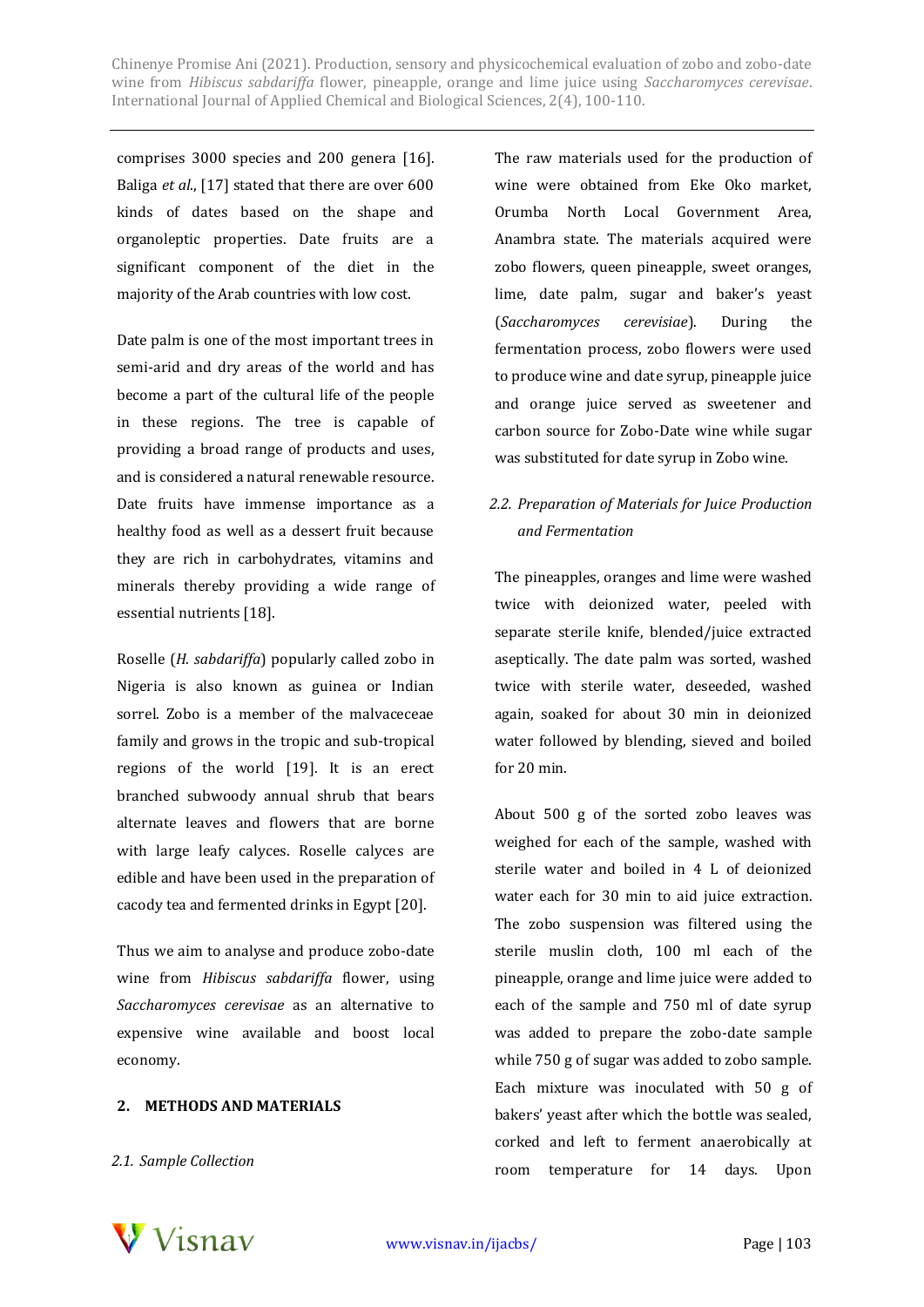completion of the 14 days fermentation, the juice was racked from its sediment and the racked wine was filtered, filled into prior strerilized bottles, corked and pasteurized at 70°C for 20 minutes, cooled and stored.

#### *2.3. Physicochemical Analysis*

The physicochemical parameters determined for all the wine sample with the pH, total titratable acidity, total dissolved solids, vitamin C content and alcohol content. All parameters were carried out in triplicates and the mean value was calculated.

# *2.3.1. pH Determination*

The pH was assessed with the aid of pH meter. The pH electrode was calibrated with standard buffer solution then dipped in the wine samples until a steady reading was attained. The meter reading was recorded in triplicate then the average was calculated.

# *2.3.2. Total Titratable Acidity (TTA)*

About 15 ml of the wine samples were each measured and 75 ml of distilled water was added followed by 3 drops of phenolphthalein indicator and then titrated against 0.1M NaOH solution, until the colour changed to pink. The value was recorded and used for calculating the total titratable acidity. Total Titratable Acidity was calculated by equation 1:

TTA= 
$$
\frac{\text{(Volume of NaOH)}}{\text{(Volume of Wine)}} \times 0.75
$$
 *eq (1)*

# *2.3.3. Total Dissolved Solids (TDS)*

Exactly 50 cm<sup>3</sup> of the sample was measured and filtered using filter paper, then poured into sterile evaporating dish that had been prior cleaned, dried and pre-weighed. The content was then put in the oven at  $105^{\circ}$ C until the sample dried completely after which it was cooled inside a desiccator and weighed until the constant weight was recorded.

# *2.3.4. Alcohol Content Determination*

The alcohol content was determined using the specific gravity method as described by Biri *et al* [21] by equation 2:

Alcohol content by volume  $(\%)$  = (Original Gravity-Final Gravity)×131.25 *eq (2)*

#### *2.4. Sensory Evaluation*

Sensory evaluation was conducted according to a procedure described by Maragatham & Panneerselvam [22]. Zobo-Date and zobo wine were evaluated by a panel of 7 judges comprising of 5 male and 2 female who were very familiar with wine and aged between 25 to 30 years. The 7 panelists were selected based on interest, availability, familiarity with wine and health stability and were instructed to rinse their mouth with water after each tasting. Higher values indicated higher acceptance on a 7-hedonic scale with 7 as extremely liked and 1 as extremely disliked.

# *2.5. Total Viable Plate Count (TPC)*

At the end of 14 days fermentation, microbiological culture was done on Potato Dextrose Agar to check for viable cells.

# *2.6. Statistical Analysis*

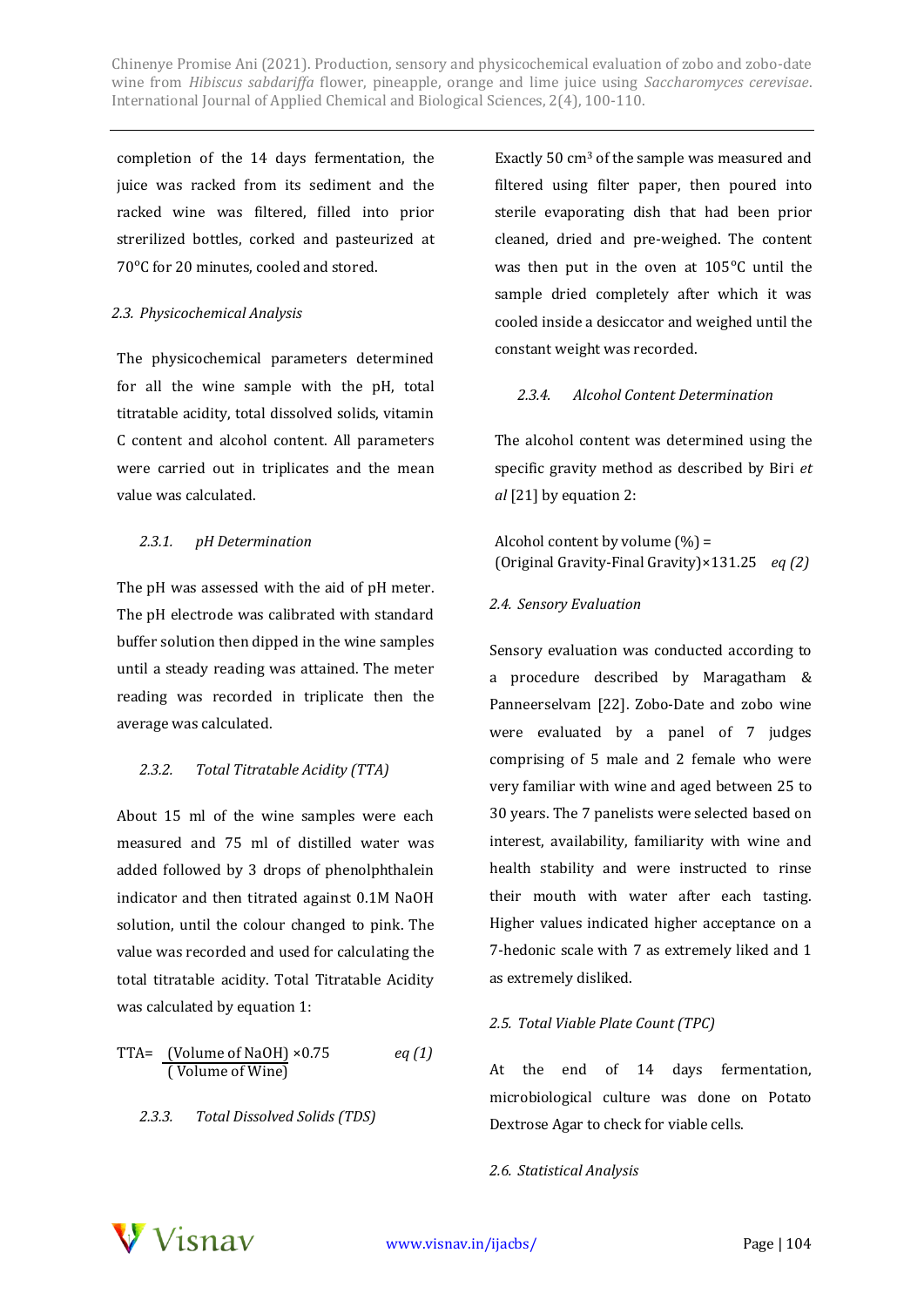

Results were statistically analysed using Analysis of Variance (ANOVA) and means were separated by Least Significant Difference (LSD) procedure.

#### **3. RESULTS AND DISCUSSION**

# *3.1. Physicochemical Properties and Microbial Count of Zobo Wine and Zobo-Date Wine*

The zobo wine was red in color and was similar to commercial wines (figure 1). With the same quantity of date syrup serving as substitute for sugar in the wine samples, Table 1 showed a significant higher value ( $p < 0.05$ ) in alcohol content, total titratable acidity (TTA), total dissolved solid (TDS), brix content and microbial load with lowered value in pH and vitamin C in Zobo wine compared to Zobo-Date wine after 14 days of fermentation. The higher TA value in Zobo wine can be attributed to the reduced pH of Zobo wine in comparison to the value obtained in Zobo-Date wine. Both TTA value of both wine samples however, considered them as high acid product because the pH values (2.747 and 3.333) are lesser than 4.6 which is a dividing line for high acid food and low acid food [23]. This corresponds to the finding of Adeleke and Abiodun [24]; Wong *et al.* [25] where it was claimed that high acid content is usually observed with Zobo drinks because Zobo is naturally acidic fruit endowed with organic substances with low pH (oxalate, tartarate, malate and succinic acid). Acidity is quite important in wine fermentation as it determines the quality of the wine and creates environment inhibiting potential spoilage microorganisms and supporting the growth of desirable one [26].

The higher alcohol content of Zobo wine compared to Zobo-Date wine as observed in Table 1 can be attributed to the concentration of the added nutritive sweeteners (table sugar and date syrup), other fermentable substrate (pineapple, orange and lime juice as well as *H. sabdariffa*), action of the fermenting yeast on the substrate and the sweeteners [27] and the conversion rate of the substrate to alcohol. However, a generally low alcohol content (9.18% and 6.56%) was recorded in this investigation for both wines when compared to the available wines in the market and this can be attributed to the reason reported in the findings of Yokotsuka *et al* [28] that *Hibiscus sabdariffa* contained small amounts of acetaldehyde, pyruvic acid and apha-ketone glutaric acid which normally react with SO<sup>2</sup> to form bisulphate complexes in fermentation, leading to the low amount of alcohol production at the end of fermentation.

The higher brix value obtained in Zobo wine as showed in Table 1 can be attributed to higher concentrated form of sucrose in table sugar used in zobo wine as might be less concentrated in date syrup used in Zobo-date

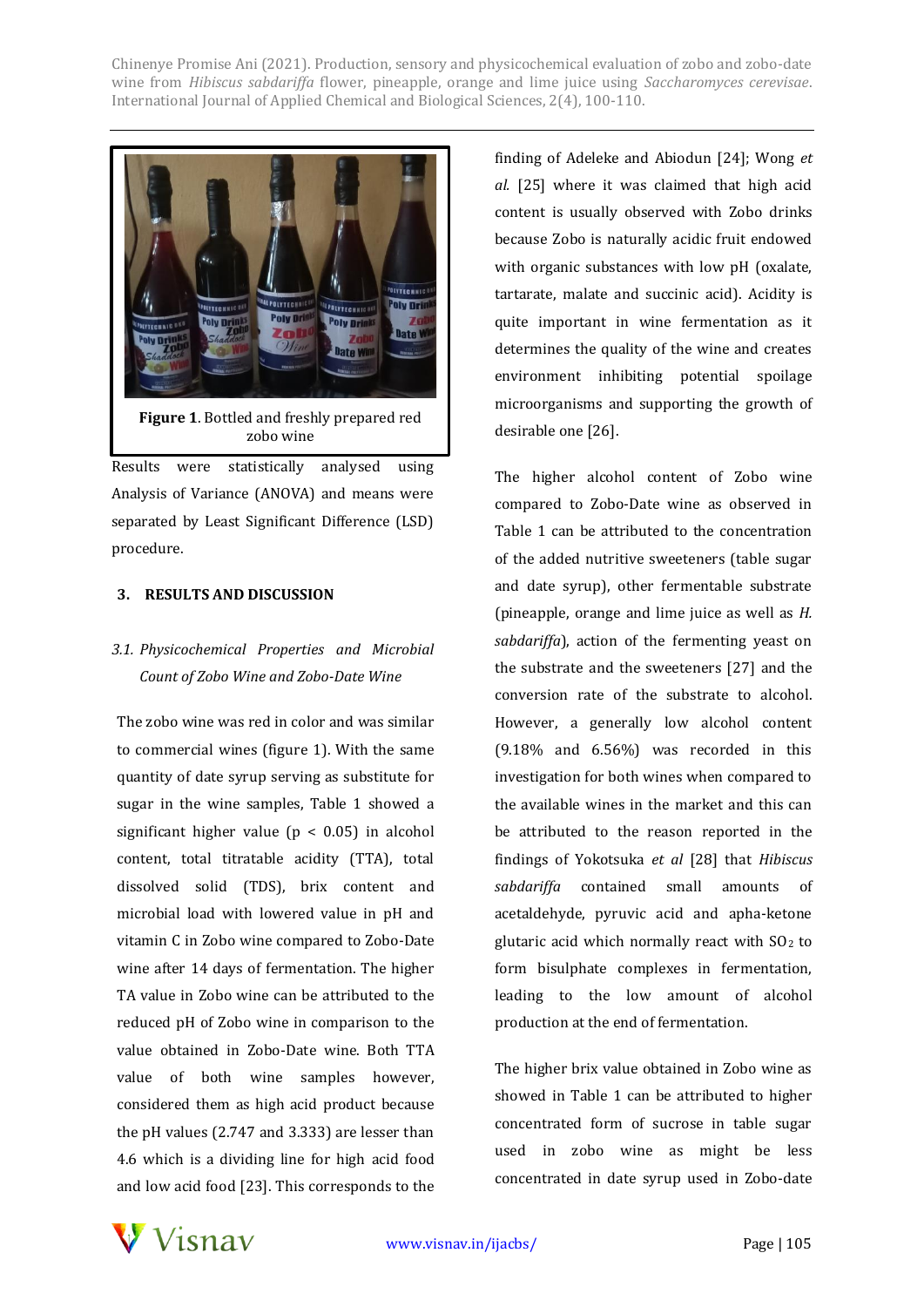| Table 1. Microbial Count and Physicochemical Properties of Zobo Wine and Zobo-Date Wine. |                                 |                                  |  |
|------------------------------------------------------------------------------------------|---------------------------------|----------------------------------|--|
| Samples/parameters                                                                       | Zobo wine                       | Zobo-date wine                   |  |
| TTA                                                                                      | $0.4143a+0.0015$                | $0.1220b+0.0017$                 |  |
| Ph                                                                                       | $2.7467b + 0.0680$              | 3.3333 <sup>a</sup> ±0.0351      |  |
| TDS(mg/l)                                                                                | $6.52334 + 0.0873$              | 3.5300 <sup>b</sup> +0.1081      |  |
| <b>BRIX</b> (%)                                                                          | $6.1667a_{+}0.8621$             | $2.1100b + 1.0493$               |  |
| TPC (cfu/ml)                                                                             | $1.2967 \times 10^{7} + 0.0208$ | $9.7033 \times 10^{6a} + 0.0550$ |  |
| Vit c (mg/100ml)                                                                         | $12.00b + 0.1321$               | $20.00a_{+}0.0982$               |  |
| Alcohol content (%)                                                                      | $9.18a + 0.1212$                | $6.56b + 0.1805$                 |  |

\* Means with the same superscript in the same column are not significantly (p < 0.05) different. TTA=total titratable acidity; TDS=total dissolvable solids; TPC=total plate count

**Table 2**. Sensory evaluation of Zobo Wine and Zobo-Date Wine

| Samples/sensory attribute                                                                              | Zobo wine       | Zobo-date wine  |  |
|--------------------------------------------------------------------------------------------------------|-----------------|-----------------|--|
| Aroma                                                                                                  | $4.40a_{+}0.17$ | $4.20a_{+}0.07$ |  |
| Taste                                                                                                  | $5.00a + 0.13$  | $4.40b+0.08$    |  |
| Clarity                                                                                                | $5.40^a + 0.08$ | $5.40^a + 0.08$ |  |
| Appearance                                                                                             | $6.20a_{+}0.11$ | $6.20a_{+}0.07$ |  |
| Alcohol content                                                                                        | $5.20a_{+}0.08$ | $4.60b + 0.08$  |  |
| Overall acceptability                                                                                  | $5.24a + 0.02$  | $5.20a + 0.17$  |  |
| $*$ Means with the same superscript in the same column are not significantly ( $p < 0.05$ ) different. |                 |                 |  |

wine which has not been exhaustively utilized by the micro-organism for growth and conversion to alcohol and acids. This can also impart proportional increase in total dissolvable solids (TDS) obtained in Zobo wine when compared to Zobo-Date wine (table 1).

The higher vitamin C content obtained in Zobo-Date wine in comparison to Zobo wine can be attributed to the claim of Hossain [29] who reported that date fruits contained some considerable amount of vitamins (including vitamin C) along with minerals like calcium, iron, magnesium, manganese, phosphorus, potassium, sodium and zinc.

As shown in Table 1, it is evident that the microbial load of the Zobo wine was higher compared to the Zobo-Date wine and this can be attributed to the high sugar content as indicated in the brix value of Zobo wine. This provides a better available substrate for the proliferation of microorganisms in the zobo

wine compared to Zobo-Date wine. It is reported in the finding of Hossain [29] that a hot water treated date fruits contained reduced fructose, glucose and inverted sugar level as well as reduced nutrient level and in this investigation, the production of the date syrup used in Zobo-Date wine involved boiling of the blended date fruits for 20 min hence, reduction in the brix value of Zobo-Date wine and less available nutrient for the growth of microorganisms.

On a general note, it was observed statistically (p < 0.05) as shown in Table 2 that the sensory attributes of the Zobo-Date wine as adjudged by the panelists competed favourably with the Zobo wine in terms of aroma, clarity, appearance, alcohol content and overall acceptability.

Many investigations have been conducted for wine production using Zobo (*H. sabdariffa*). Okoro CE (2007) [30] produced red wine from

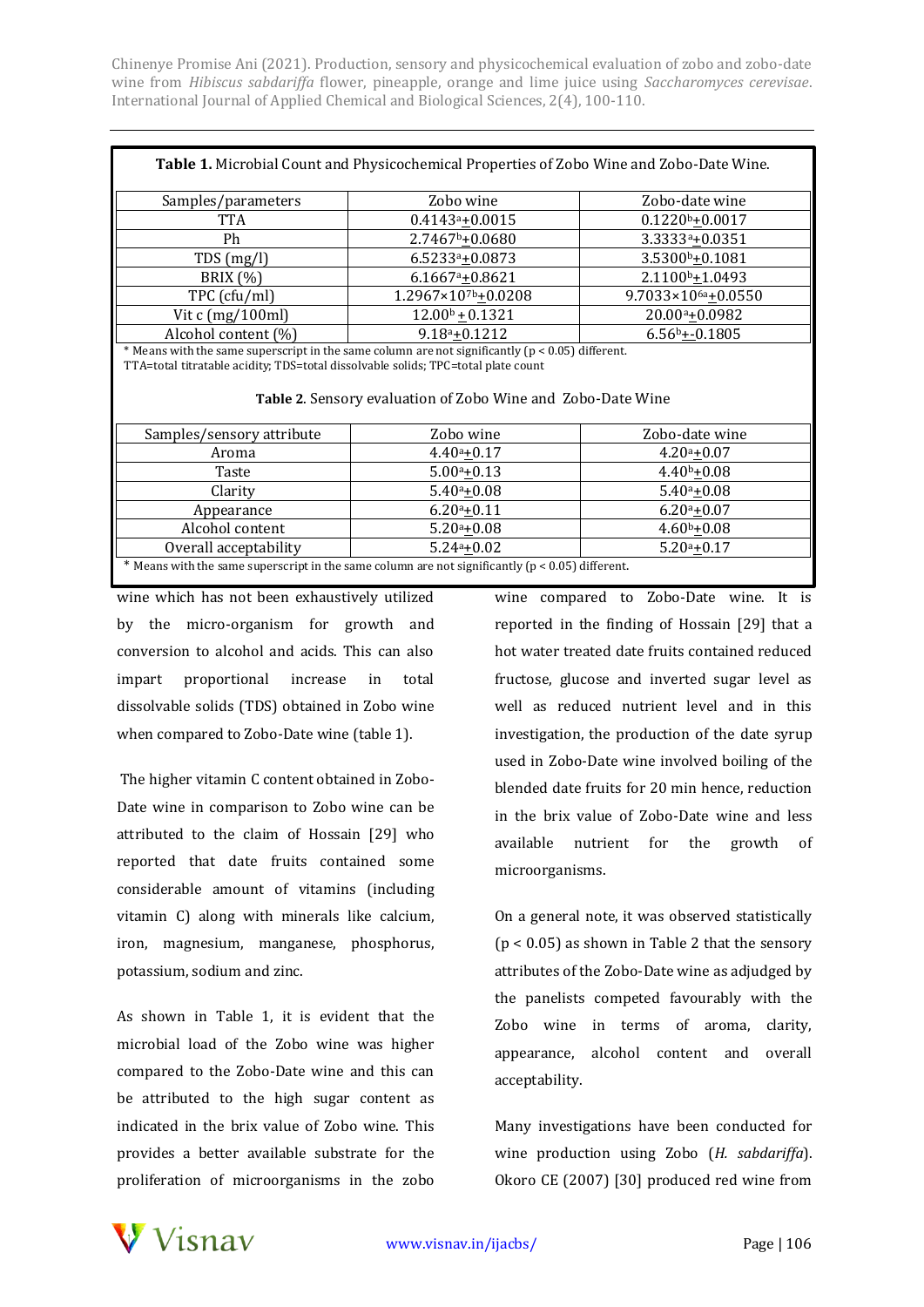Roselle (*H. sabdariffa*) and Pawpaw (*Carica papaya*) using palm-wine yeast (*Saccharomyces cerevisiae*), Omole and Oranusi (2019) [31] produced wine from *Hibiscus sabdariffa* calyxes using probiotics starter cultures. Charles and Nwahia (2012) [32] produced wine from zobo flower juice using yeast (*Saccharomyces cerevisiae*) extracted from palm wine. Arubi *et al*, (2009) [33] produced colored wine from *Hibiscus sabdariffa* calyx extract possible wine production from Zobo drink will provide health benefits to its consumers due to abundance of phenolic compounds coupled with low alcohol content. There are reports on the use of the red variety of roselle catyx to produce 'Karkade drink' in Sudan and Zobo in Nigeria [34]. Red roselle Calyx has been reported to be rich in anthocyanins containing a mixture of organic acids such as citric malic and tartaric acids [35].

Clifford [36] reported that anthocyanins vary in colour from pinks to blue and violet. These characteristics suggest that roselle calyx extract may be a suitable raw material for the production of red wines.

# **4. CONCLUSION**

The outcome of this study explicates that red wine can be produced from zobo-date and zobo, and if adopted for large scale production will boost Nigeria's economy by conserving revenues that would have been lost on wine importation. Job opportunities will also be availed for the teeming Nigeria youth thereby reducing the rate of unemployment in the country.

The wealth of benefits embedded in the production of wine from *Hibiscus sabdariffa* sweetened with date syrup, it is quite recommendable to utilize other probiotics like *Lactobacillus fermentum* in carrying out further studies on Zobo-Date wine production.

#### **5. ACKNOWLEDGEMENT**

I wish to acknowledge Mrs Justina Ani, Mr. Ani Michael Uchenna, Mr. Ani Arinze Innocent, Barr. Mrs Ene Blessing Chielozonam and Ani Joy Chekwube, Mr. Ene Charles Ejike, Otuu Obinna Ogbonnia, Mr. Mapamile Akinyemi Daniel, Mrs Eneasato Obianuju Susan and Miss Ezeofor Nebechi Jane. Thank you all for the wonderful roles you played in ensuring that this article scaled through.

#### **6. CONFLICT OF INTEREST**

The authors have declared that there is no conflict of interest.

#### **7. SOURCE/S OF FUNDING**

No source of funding

#### **8. REFERENCES**

- 1. Oboh G, Elusiyan CA (2004), Nutrient Composition and Antimicrobial Activity of Sorrel Drinks (soborodo), *Journal of Medicinal Food*; **7***(3):*340-342.
- 2. Muhammed FS, Umar BM (2007), Production and organoleptic assessment of a sweetened Sorrel drink. Namoda Tech-Scope- A, *Journal of Applied Science and Technology*; **7**: 7-13.

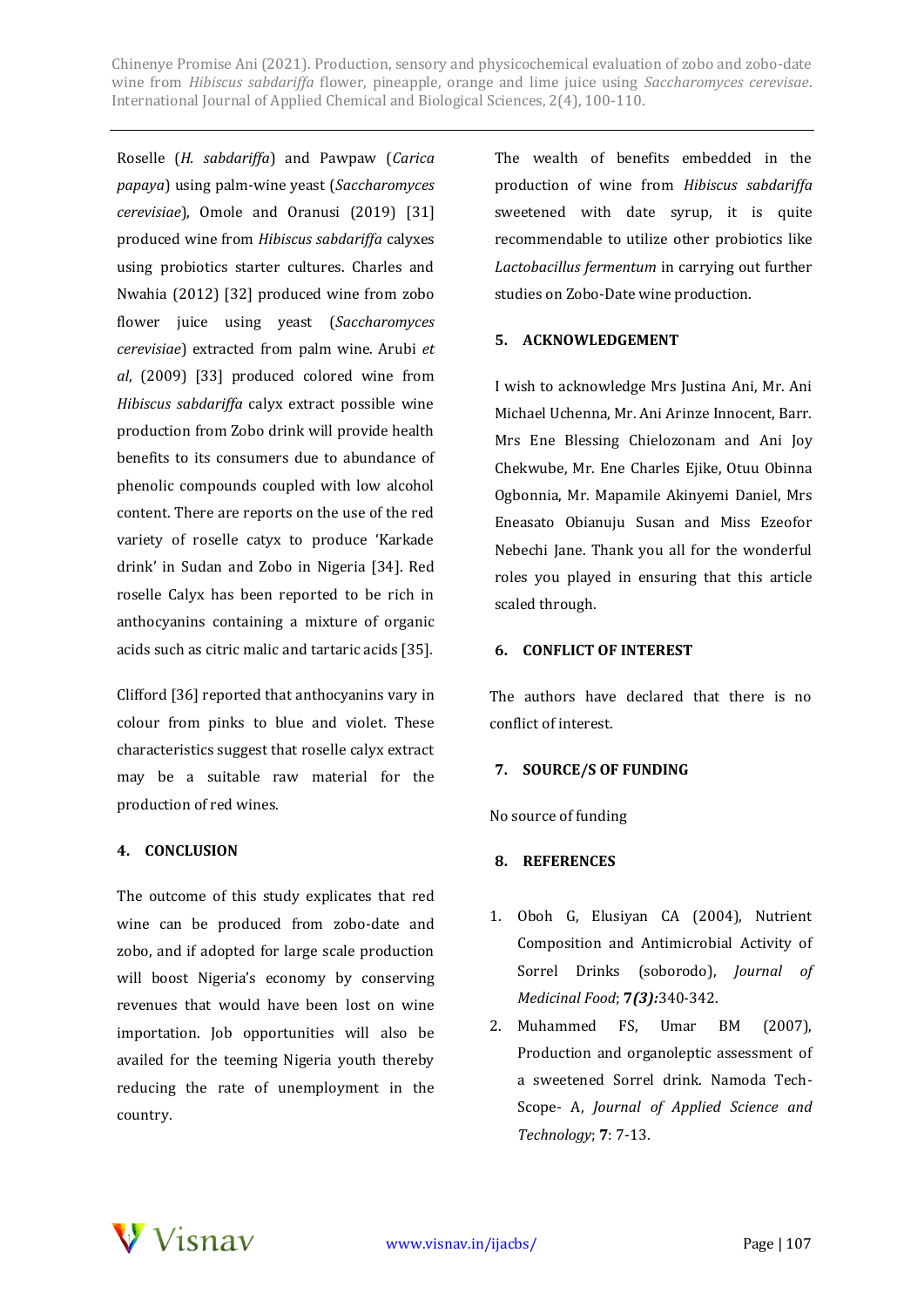- 3. Mohammed SF, Ismail BB (2014), Comparison on Two Methods of Preparation of Zobo Drink on the Survival of Bacillus species, *American Journal of Food Technology*; **9***(4)*: 200-208.
- 4. Braide W, Oranusi S, Peter-Ikechukwu AI (2012), Perspectives in the hurdle techniques in the preservation of a nonalcoholic beverage, Zobo. *African Journal of Food Science and Technology*; **3**:46-52.
- 5. Murphy S (2016), Nigeria Spends Nine Billion Naira Per Annum on The Importation Of Champagne. Retrieved from: https://www.drinks.ng/Nigeria-spendsnine-billion-naira-per-annum-on-theimportation-of-champagne.
- 6. Oti A (2016), Zobo and Kunu Vs Champagne and Wine. This day Newspaper. Retrieved from:

https://allafrica.com/stories/20160328066 0.html

- 7. Ani M, Adams S (2019), Nigeria's Champagne Imports Down 24% since 2014, Mirrors Economic Slump. *Business Day*. **15***(297)*: 134
- 8. Obayanju VS Ademokeya A A (1991), Utilization of pawpaw juice for winemaking, *Nigeria Journal of Technical Education*; *8*: 125-128 .
- 9. USA, Foodand DrugAdministration (1993): FDA/ CFSAN Brochure on Food colour facts. Retreived from: www.cfsan.fda.gov/ $\sim$ Ird/colour fac.html
- 10. Loussert R (1992), Los Agrios, 1st edn. Mundi-Prensa, Madrid; p. 319.
- 11. Ortiz JM (2002), Botany: taxonomy, morphology and physiology of fruits, leaves and flowers. In: Dugo, G. and Di Giacomo, A.

(eds) Citrus: The Genus Citrus, 1st edn. CRC Press,

- 12. Taylor and Francis Group, Boca Raton, Florida, pp. 114–147.
- 13. Rivera-Cabrera F, Ponce-Valadez M, Díaz de León Sánchez F, Villegas-Monter A, Pérez-Flores LJ (2010), Acid limes. A review. In: Sivakumar, D. (ed.) New Trends in Postharvest Management of Fresh Produce II. Fresh Produce 4 (Special Issue 1). Global Science Books, Japan; pp. 116–122.
- 14. Fernándes FAN, Francisco EL, Sueli R (2008), Ultrasound as pre-treatment forndrying of pineapples. *Ultrasonics Sonochemistry*; **15***(6)*: 1049-1054.
- 15. Tochi BN, Zhang W, Shi Ying Xu, Wenbin Z (2008), Therapeutic Application of Pineapple Protease (Bromelain): A Review, *Pakistan Journal of Nutrition*; **7***(4)*: 513-520.
- 16. Al-Shahib W, Marshall RJ (2003), The fruit of the date palm: its possible use as the best food for the future? *Int. J. Food Sci. Nutr*; **54**: 247- 259.
- 17. Jassim SA, Naji MA (2010), In vitro Evaluation of the Antiviral Activity of an Extract of Date Palm (Phoenix dactylifera L.) Pits on a Pseudomonas Phage. *Evid Based Complement Alternat Med*; **7**: 57-62.
- 18. Baliga S, Baliga V, Kandathil S (2011), A review of the chemistry and pharmacology of the date fruits (Phoenix dactylifera L.). *Food Research International*; **44:** 1812-22.
- 19. Ata SB, Shahbaz MA, Khan IA (2012), Factors hampering date palm production in the Punjab: a case study of D.G. Khan district, *Pak. J. Agri. Sci*; **49**:217-220.
- 20. Ajayi OA, Olawale AS, Adefila SS (2012), Conversion of sorrel (Hibiscus sabdariffa)

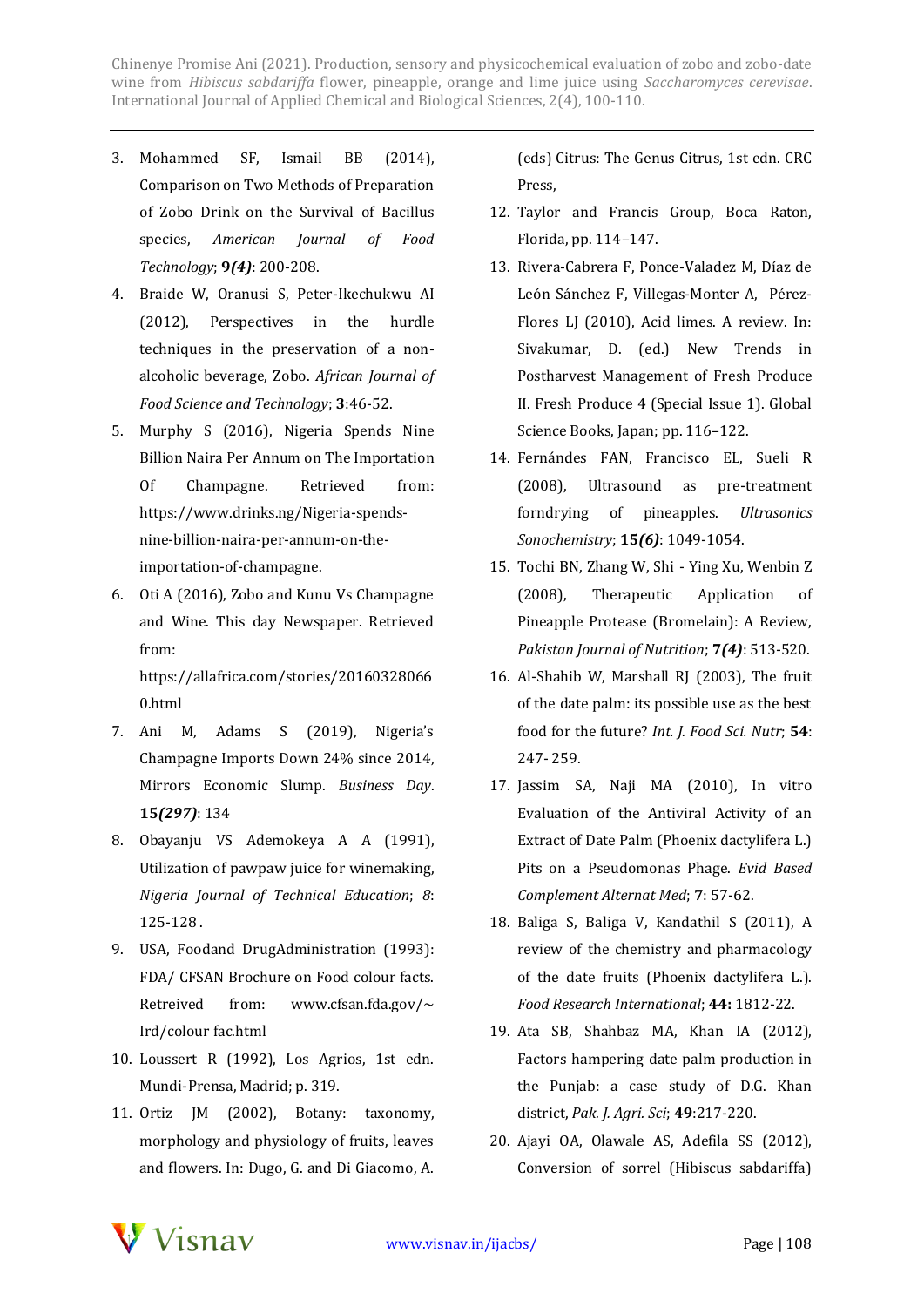calyces to glucose. *International Journal of Scientific & Technology Research*; **1***(8):*130– 138.

- 21. Ali BH, Wabel NA, Blunden G (2005), Phytochemical, pharmacological and toxicological aspects of Hibiscus sabdariffa L.: Review, *Phytother. Res*; **19***(5):* 369-375.
- 22. Biri HB, Pan OG, Yahaya MM, Ezeribe A (2015), Wine from water melon juice usingpalm wine yeast isolate, *International Journal of Research in Engineering and Science*; **3***(1):* 35–40.
- 23. Maragatham C, Panneerselvam A (2011), Standardization technology of papaya wine making and quality changes in papaya wine as influenced by different sources of inoculums and pectolytic enzyme, *Advances in Applied Science Research*; **2***(3)***:** 37-46.
- 24. William MG. (2016,). The Importance of Food pH in Commercial Canning Operations. Food and Agricultural Products Research and Technology Center. Retrieved from: https://extension.okstate.edu/factsheets/the-importance-of-food-ph-incommercial-canning-operations.
- 25. Adeleke RO, Abiodun OA (2010), Physicochemical Properties of Commercial Local Beverages in Osun State, Nigeria, *Pakistan Journal of Nutrition*; **9***(9)*: 853-855.
- 26. Wong PK, Yusof S, Ghazali HM, Che Man YB (2002), Physico-chemical characteristics of roselle (Hibiscus sabdariffa L.), *Journal of Nutrition and Food Science*; **32**: 68-73.
- 27. Archibong E, Ezemba CC, Chukwujama IC, Archibong UE (2015), Production of wine from mixed fruits: pineapple (Ananas comosus ) and orange ( citrus sinensis )

using yeast, *World Journal of Pharmacy and Pharmacutical Sciences*; **4***(8)*: 126–136.

- 28. Ojokoh AO, Adetuye FA, Akiuyosoye E, Oyetayo VO, (2002), Fermentation studies on roselle (Hibiscus sabdariffa) calyces neutralized with trona. In proceeding of 16th annual conference of Biotechnology Society of Nigeria, pp. 90-92.
- 29. Yokotsuka K, Yajima M, Seki T, Mattews M (1997), Changes in colour parameters during fermentation and storage of red wines using Thai Roselle under different pHs and SO2 concentrations, *Food Science and Technology International*; Tokyo, **3***(2)*: 105-109.
- 30. Hossain ABMS (2015), Dried Dates Fruit and its Biochemical and Nutrient Content: Uses as Diabetic Food, *Asian Journal of Clinical Nutrition*; **7***(3)*: 90-95.
- 31. Okoro CE (2007), Production of red wine from roselle (Hibiscus sabdariffa) and pawpaw (Carica papaya) using palm wine yeast (Saccharomyces cerevisiae), *Nigerian Food Journal*; **25***(2)*:158:164.
- 32. Omole U, Oranusi S (2019), Wine production from Hibiscus sabdariffa calyxes using probiotics starter cultures, *Earth and Environmental Science*; **331**: 012-066.
- 33. Charles CO, Nwahia CR (2012), Production of wine from zobo (Hibiscus sabdariffa) flower juice, *Journal of Biochemical Technology*; **3***(4)*: 436-437.
- 34. Arubi A, Offonry SU (2009), Characteristics of Coloured Wine Produced from Roselle(Hibiscus sabdariffa) Calyx Extract, Asymmetric Michael Addition of an Alanine Derivative; **115***(2).*